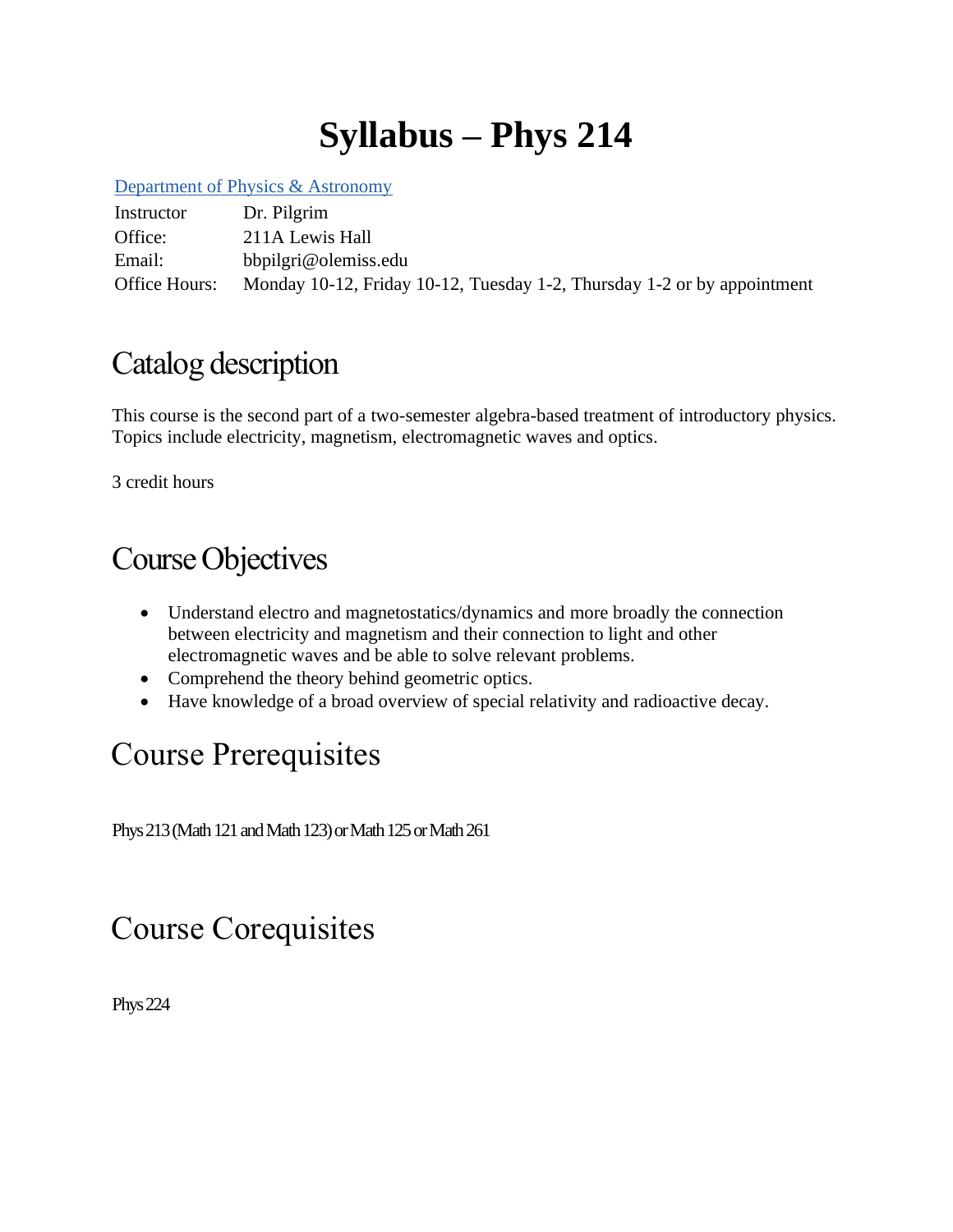# Textbook

College Physics, 11<sup>th</sup> edition by Serway and Vuille. Access to the e-book is included with WebAssign or Cengage Unlimited.

#### **Grades**

A  $[92, \infty)$ A- [90,92) B+ [87, 90) B [82,87) B- [80,82) C+ [77,80) C [72,77) C- [70,72) D [60, 70) F  $(-\infty, 60)$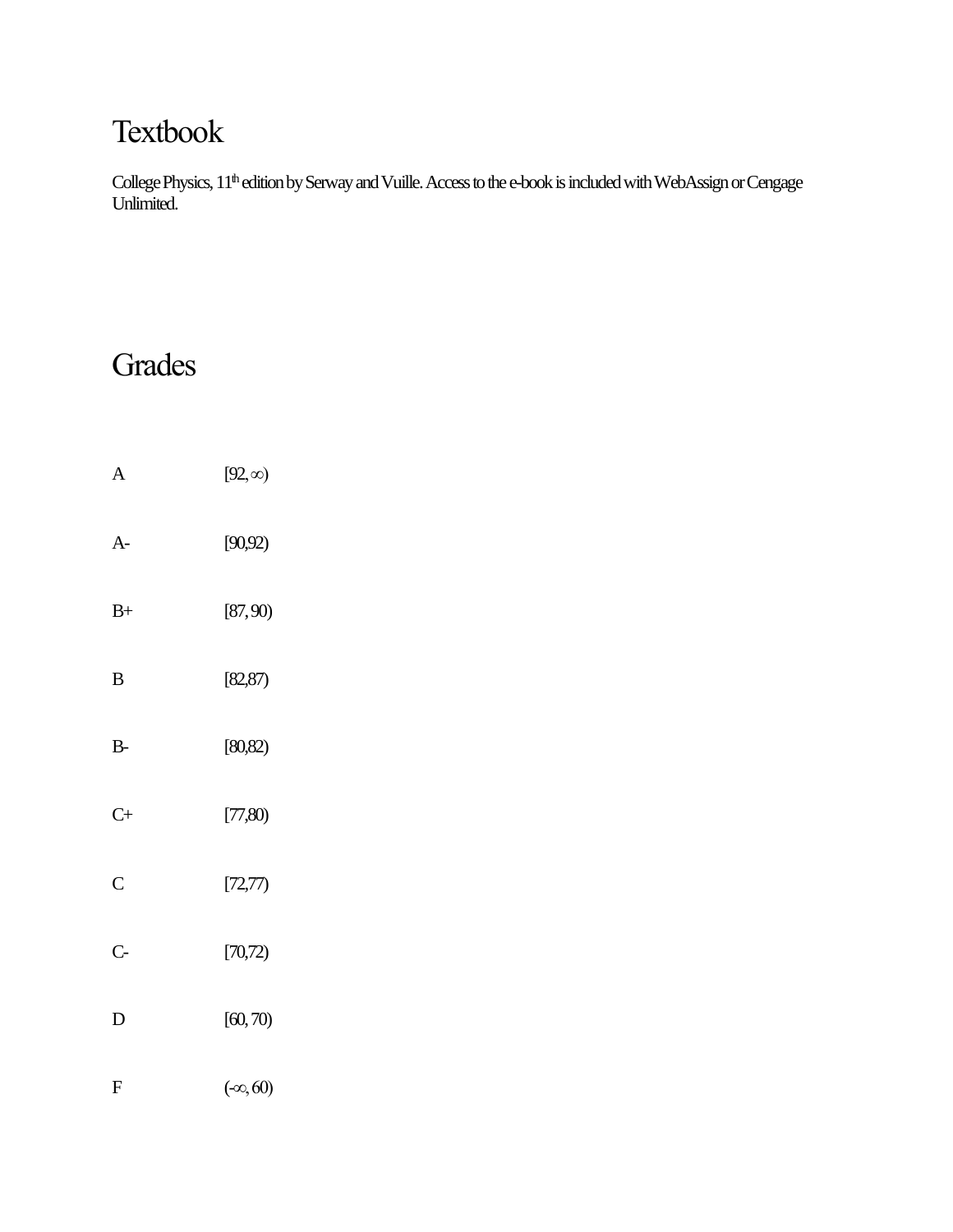#### Grade Breakdown

| Online Homework   | 16.7%    |
|-------------------|----------|
| Offline Homework  | 16.7%    |
| Test 1            | $16.7\%$ |
| Test <sub>2</sub> | $16.7\%$ |
| Test <sub>3</sub> | 16.7%    |
| Final             | $16.7\%$ |

#### Late Work

Both online and off line homework will be due every Friday at 11:59 pm. Online homework will be on Blackboard via Webassign and can be turned in late for a penalty; offline homework will be a series of problems which can be turned in on Blackboard as a pdf, but it will not be accepted late.

#### Attendance

The university requires that all students have a verified attendance at least once during the first two weeks of the semester for each course. If your attendance is not verified, you will be dropped from the course and any financial aid will be adjusted accordingly. Please see <http://olemiss.edu/gotoclass> for more information. Apart from this, I strongly suggest that you attend class.

## Academic integrity and honesty

Students are expected to adhere to the University of Mississippi Creed and the Standards of Honesty as described in Policy Code ACA.AR.600.001 and the [M Book.](http://conflictresolution.olemiss.edu/m-book/)

Students are reminded that cheating in any form will not be tolerated. Performance on all tests and assignments shall represent the individual work of the student. Those who violate the Standards of Honesty will be reported and subject to the appropriate sanction, which may include expulsion from the University.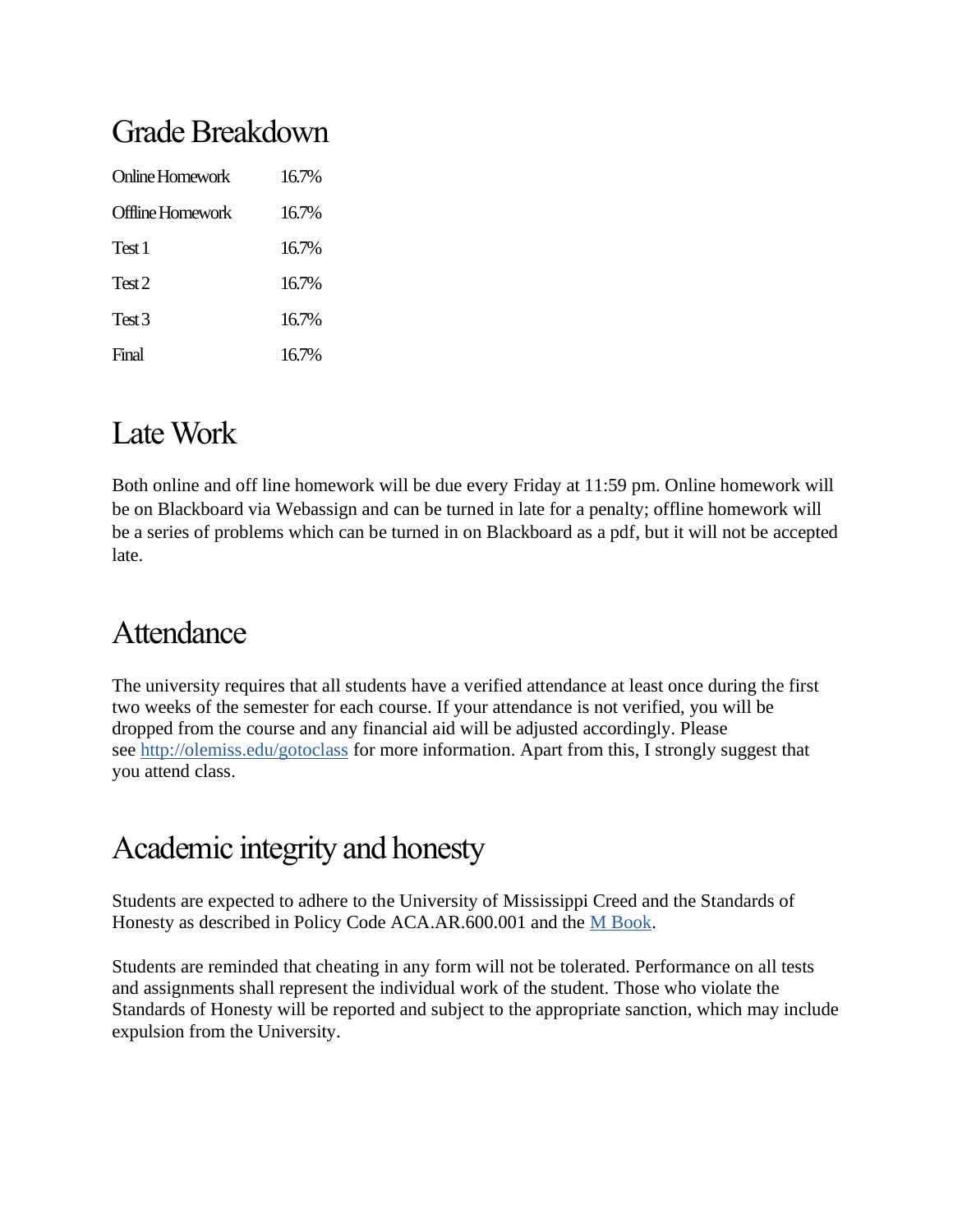# Intellectual property

All materials distributed electronically and in hard copy in this class are protected under intellectual copyright. Any attempt to upload these documents to a file sharing service or to profit from their distribution by any means constitutes theft and will be in violation of intellectual property law and the UM Academic Conduct Code unless expressly permitted for by the instructor.

### Nondiscrimination policy

The University complies with all applicable laws regarding affirmative action and equal opportunity in all its activities and programs and does not discriminate against anyone protected by law because of age, color, disability, national origin, race, religion, sex, sexual orientation, handicap, or status as a veteran or disabled veteran.

## Policies and procedures for students with disabilities

It is University policy to provide, on a flexible and individual basis, reasonable accommodations to students who have disabilities that may affect their ability to participate in course activities or meet course requirements. Students with disabilities should contact the Office of Student Disability Services (662-915-7128 or [sds@olemiss.edu\)](mailto:sds@olemiss.edu) to discuss their individual needs.

## Student Support Services

Students are encouraged to visit the University's Keep Learning site https://keeplearning.olemiss.edu/ to access information and resources related to COVID-19 support. The site provides links to University student services to facilitate and support learning.

Students with diagnosed health concerns that may affect their compliance with COVID-19 health requirements should contact UM's Student Disability Services (SDS) Office https://sds.olemiss.edu/ to see if they are eligible for an SDS accommodation as soon as possible.

The University Counseling Center is a professional facility offered by the University of Mississippi to assist students, faculty, and staff with many types of life stressors that interrupt day-to-day functioning, including the stressors associated with the COVID-19 pandemic. They offer individual counseling, couple's counseling, group counseling, stress management, crisis intervention, assessments and referrals, outreach programs, consultations, and substance abuse services. There is no fee for currently enrolled University students and everything you say to your counselor is confidential. You can contact the Counseling Center for information about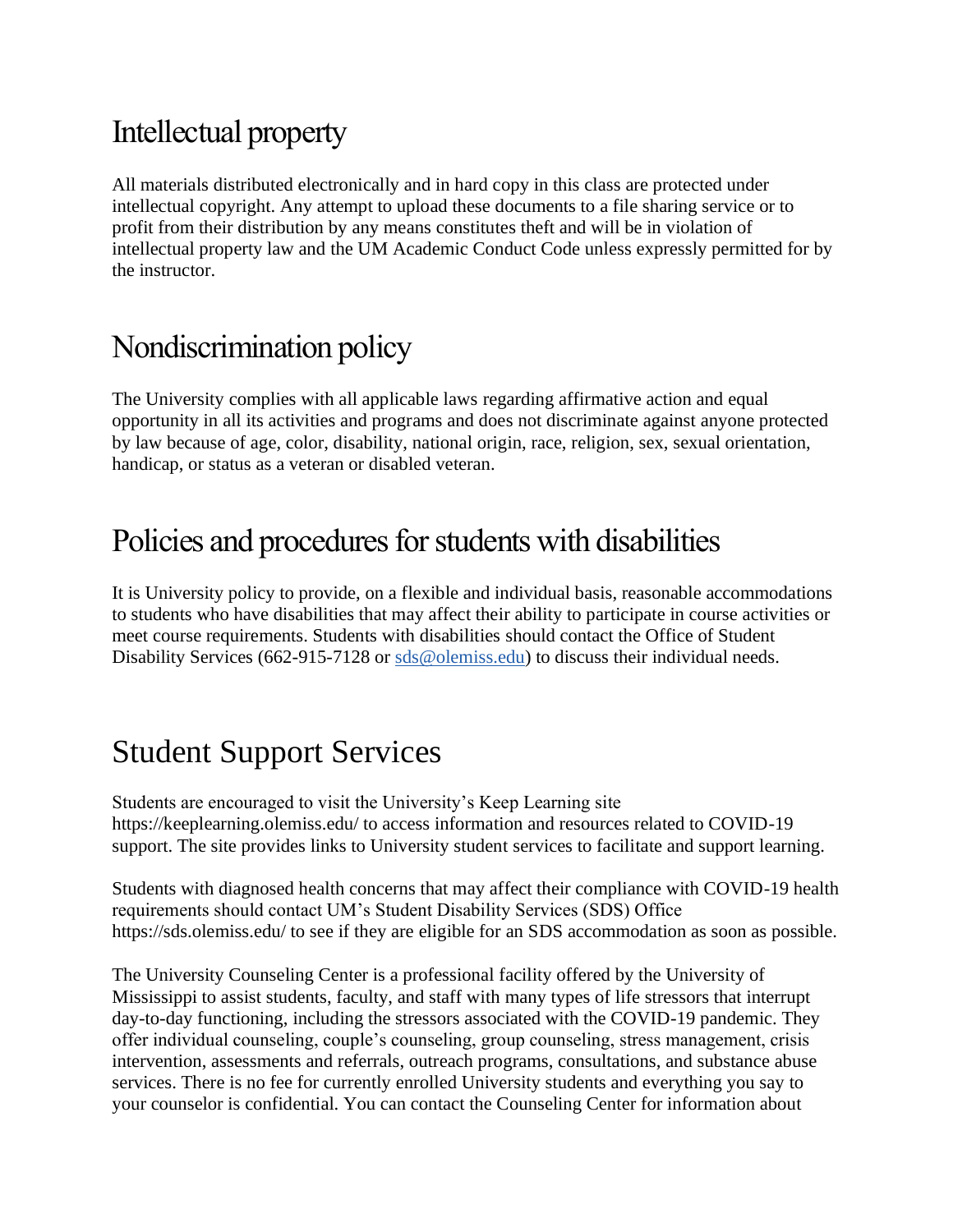mental health issues at https://counseling.olemiss.edu, counslg@olemiss.edu, 662915-3784, 320 Lester Hall, and https://www.facebook.com/universitycounselingcenterolemiss/. You can schedule an appointment or get information about appointments by calling the UCC at 662-915- 3784.

## Classroom Health Requirements

Students are expected to comply with the University's protocols when they are in effect. Currently, a mask requirement is in place for vaccinated and unvaccinated people. As a result, proper mask wearing is required indoors and in the classroom. Current protocols can be found at https://coronavirus.olemiss.edu/. Students who have a diagnosed health concern that interferes with the wearing of face masks may contact the Student Disabilities Services (SDS) Office to seek a University-approved accommodation. Please contact SDS at https://sds.olemiss.edu/ for more information.

If students test positive for COVID-19 at any health care facility, they must contact the Student Health Center at 662-915-7274. (Faculty and staff should contact the Employee Health Service at 662-915-6550.) University Health Services will coordinate contact tracing to lessen the likelihood of spread.

Students with COVID-19 should seek medical attention at the Student Health Center and contact their instructor to let them know that they will be missing class due to a health-related issue.

If you are exposed to someone with COVID-19, you should contact the Student Health Center to get tested three to five days following exposure and follow the guidance recommended by the Health Center. If you are not fully vaccinated, you should follow quarantine protocols found at [https://coronavirus.olemiss.edu/students/.](https://coronavirus.olemiss.edu/students/)

#### Non-adherence with Health Requirements

Currently, COVID-19 guidelines for the Spring 2022 semester include face masks for vaccinated and unvaccinated people inside University buildings; therefore, students should not be in classroom spaces when they are out of compliance with these guidelines unless they have an accommodation approved by Student Disability Services.

The University's Academic Conduct and Discipline Policy states that "disorderly behavior that disrupts the academic environment violates the standard of fair access to the academic experience." Failure to adhere to health requirements during the COVID-19 emergency will be